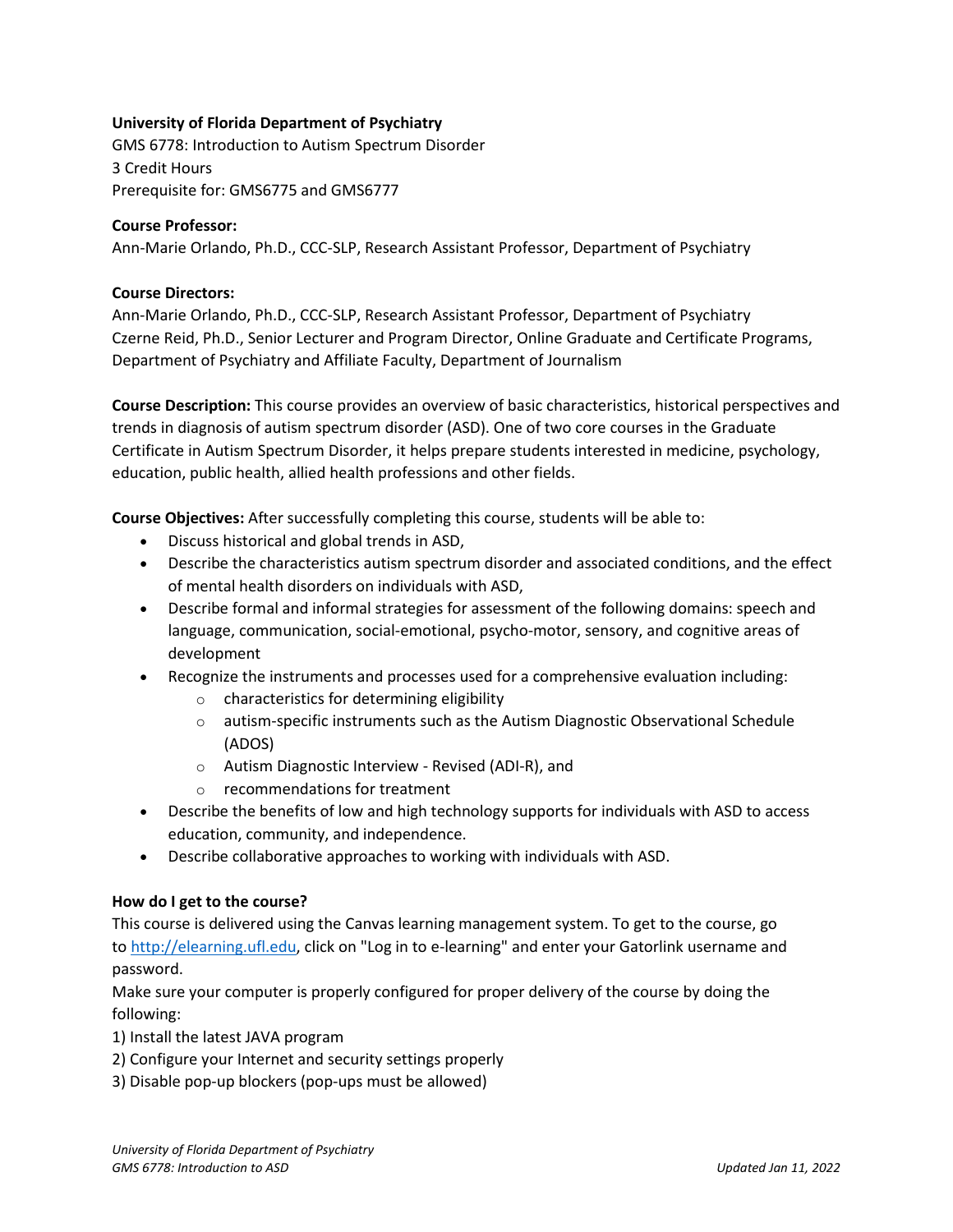4) Download the Cisco AnyConnect VPN client to allow you to get to restricted-access reading materials (instructions below)

Email academic assistant, Taylor Greene, using the mail tool in Canvas or directly at [tgreene740@ufl.edu](mailto:tgreene740@ufl.edu) for help with making sure your computer is configured properly. Improper configuration may result in problems such as not being able to view videos, click links and/or readings, or submit assignments. Only work submitted through the website will be accepted. **Please do not email or call the instructor about tech support issues**.

## **Who should I contact?**

Please review this section carefully so you can direct your question or comment to the appropriate person:

**Grading, assignments, due dates, course content:** Contact your instructor if you have questions about grading, assignments and course content. Do not post questions or comments about grading or due dates in the discussion assignments for various modules. Do not contact the instructor about tech support. Use the email tool within Canvas to contact the instructor. Click on the "Inbox" tool at the left of the screen to get to the email function.

**Tech support:** If you are having technical difficulties *related to this course*, such as not being able to click on a link or view a video or reading, please do not contact the instructor. Instead, send an email to academic assistant, Taylor Greene, using the mail tool in Canvas or directly at [tgreene740@ufl.edu](mailto:tgreene740@ufl.edu) with the subject line "ASD Online Program." If, on the other hand, you are having *general* technical issues such as not being able to log into your UF account or e-learning, or not being able to download and configure VPN, please contact the UF Help Desk at [helpdesk@ufl.edu](mailto:helpdesk@ufl.edu) or 352-392-HELP (4357). **Do not email the instructor for tech support.** If your tech issues don't seem like they will be resolved before the due date of an assignment, please inform the instructor before the deadline passes.

**Course communication:** Be sure to check your UF email account frequently (log in with your Gatorlink credentials at [http://www.mail.ufl.edu/](http://www.mail.ufl.edu/)) for class messages, updates and announcements. Configure your settings within Canvas to make sure that class messages are being delivered to your email account. To do so, in Canvas click on the "Account" tool on the left of the page, then go into "Settings" and "Notifications" and select the appropriate options to ensure that you receive class correspondence in a timely manner. **Make sure that you put "notifications@instructure.com**" on your email address book or safe-sender list, so your messages do not end up in the trash. Course emails will say the sender is "Canvas Message Center <Notifications@instructure.com>"

**Syllabus changes:** Students will be notified if there are major changes to the syllabus.

**Requesting a Gator 1 UF ID card:** UF degree-seeking distance students may request a UF ID card. For details:<https://www.bsd.ufl.edu/g1c/idcard/distance.asp>

**Course disclaimer:** This course (including all materials, ideas, research or clinical observations written or electronically conveyed) is for educational purposes only. The course does not substitute for and does not provide clinical or treatment recommendations or endorsements for the treatment of any individual person's condition. This course is simply a survey course whose intent is to familiarize the student with a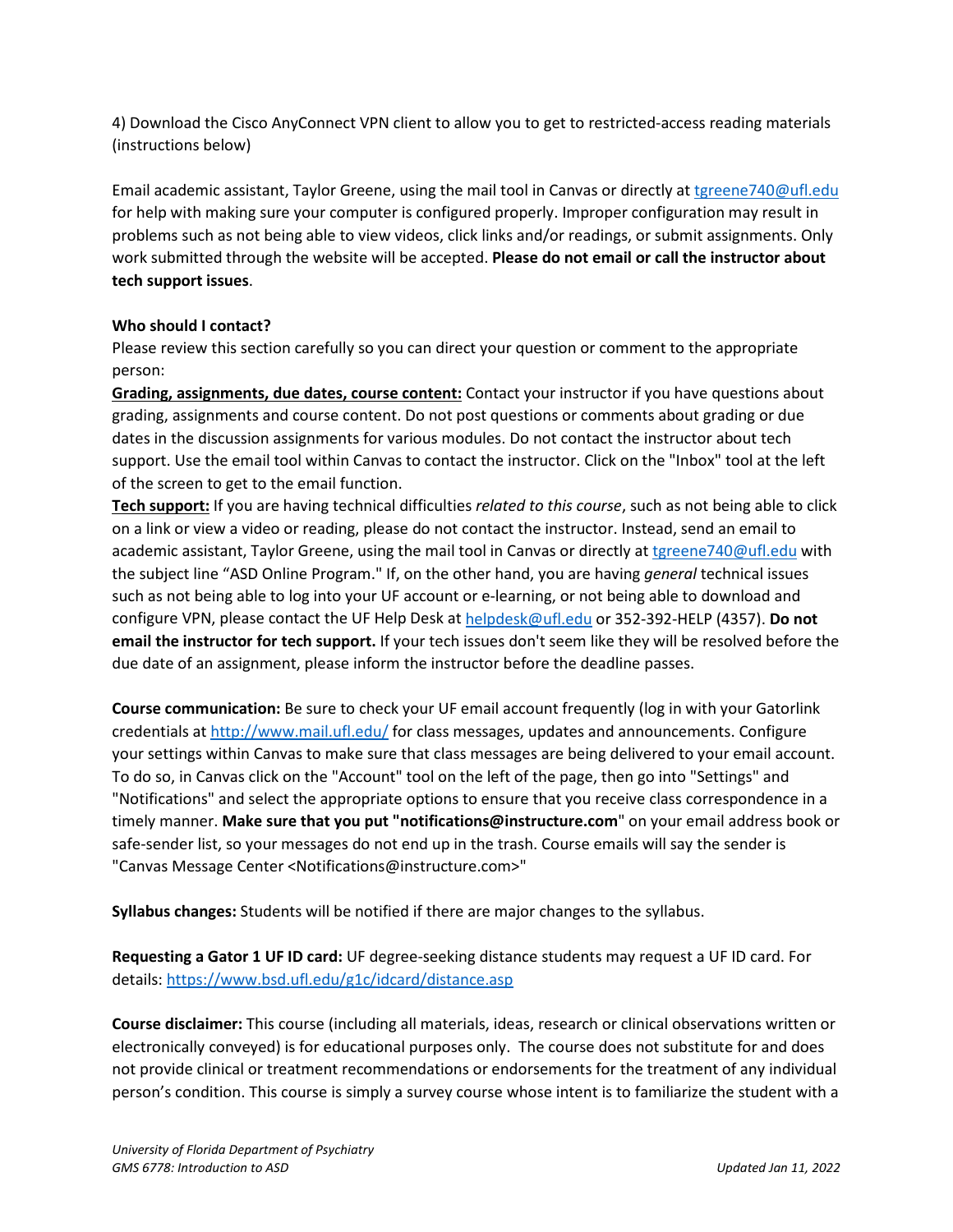wide variety of material relevant to the area of study and course participants should not use any of the course material as a basis for diagnosis or treatment of themselves or others. Any clinical intervention or treatment that the course participant elects to take is the sole responsibility of the course participant. Such clinically relevant decisions should always be discussed with the course participant's physician and/or other health care providers and the consequences of any action taken are the responsibility of the course participant and his or her treating provider.

**Educational philosophy:** The Department of Psychiatry aims to provide students with a learning environment that is current, interactive and supportive. The online nature of the course provides students with flexibility for listening to lectures, participating in class discussions and submitting assignments. The class can be completed without your ever setting foot on the University of Florida campus or even leaving home. With this freedom comes responsibility and expectations. This course is accredited for 3 UF credits and as a result, it requires at least 3 hours per week in direct "contact," as well as 6 additional hours to complete assignments and course-related research. Due to the online nature of the course, the contact hours have been replaced with online lectures and readings. Typically, a 3-credit hour course requires up to 9 hours per week of work. Students are asked to be on the lookout for course announcements and emails, and to keep account of all due dates.

**Overview of Course Content:** The course is divided into 15 modules. Each lesson introduces and overviews a major issue in the field. A typical module consists of:

- a video lecture
- required readings
- a short quiz
- discussion posts
- essays

**Assignment due dates and times:** Unless otherwise noted, all quizzes, web posts and essay assignments are due on the dates specified, on Mondays at 9 a.m. Eastern.

#### **Point breakdown:**

| Assignment           | Points each            | Subtotal |
|----------------------|------------------------|----------|
| Quizzes (3)          | 15                     | 145      |
| Discussion posts (9) | $15 + 1$ post x 10 pts | 145      |
| Assignments (11)     | 15                     | 165      |
| Essays $(2)$         | 50                     | 100      |
| Total                |                        | 455      |

Note that if you do not submit an assignment you will get a grade of zero for that assignment.

**\*\*Students must earn a B or higher in each course taken, to advance to the remaining courses in the certificate. Students who earn a grade lower than a B in a course must retake that course to continue in the program.**

**Grading Scale:** Final Grades are determined as follows, and will be posted in "Grades" in Canvas.

| 93%<br><b>ΙΑ</b> : | 12%<br>90-9<br>A. | 89%<br>ıв | 86%<br>ı<br>ш. | 82%<br>IB.<br>ou-o | 79%<br>. |
|--------------------|-------------------|-----------|----------------|--------------------|----------|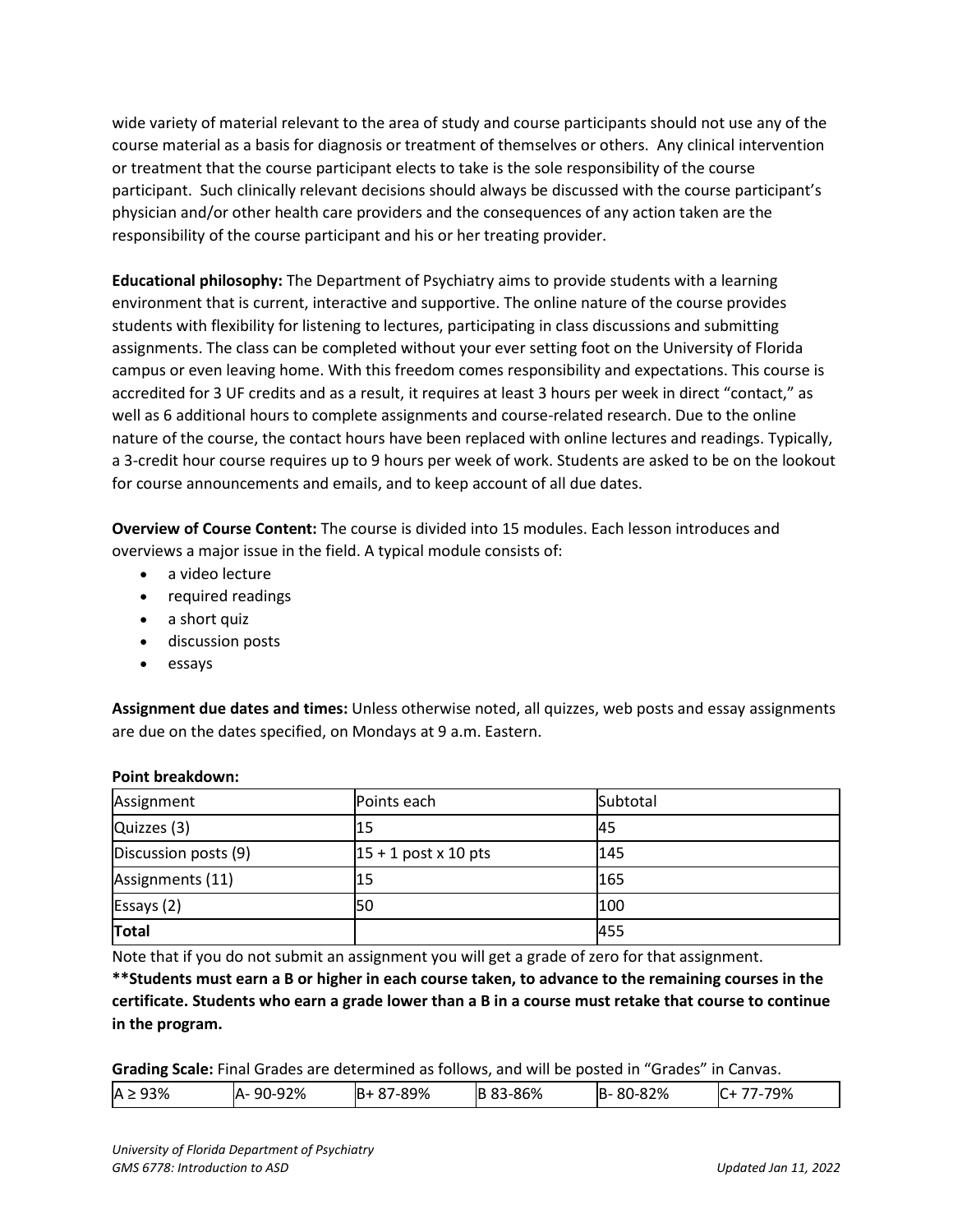| 60%<br>60-62%<br>$63-66\%$<br>73-76%<br>C <sub>73</sub><br>72%<br>7-69<br>ᢇ<br>IE<br>ID-<br>IC.<br><br>$\epsilon$ 1 $\pm$<br>ட<br>ப<br>ັັ |  |
|-------------------------------------------------------------------------------------------------------------------------------------------|--|
|-------------------------------------------------------------------------------------------------------------------------------------------|--|

View the current UF Grading Policy at

https://catalog.ufl.edu/ugrad/current/regulations/info/grades.aspx.)

**Accommodations for Students with Disabilities:** Students requesting accommodations must first register with the Dean of Students Office. The Dean of Students Office will provide documentation to the student, who must, in turn, provide that documentation to the course director when requesting an accommodation. Contact the Disability Resources Center, http://www.dso.ufl.edu/drc/, for information about available resources for students with disabilities.

**Viewing Video Lectures:** Links to lecture videos are provided on the to-do list for each lesson.

**Required Readings/Course Reserves:** Required readings, which may include journal articles, e-books, and other materials, are available via the UF library's Course Reserves management software Ares. To get to Ares, first be sure that you are securely connected via VPN (instructions below). Next, in Canvas, simply click on the "Course Reserves" tool on the left of the page. If prompted to do so, you will need to set up an account in Ares. Next, search for your courses by name, course code or instructor name, then select the green "Add Course" button to add the desired course to your account. Once you are in Course Reserves for a specific course, click on "View Item" next to the title of the item you want to retrieve. For more instructions on getting course materials via Ares, see

[http://cms.uflib.ufl.edu/accesssupport/howtostudents.](http://cms.uflib.ufl.edu/accesssupport/howtostudents) If you have technical difficulties with downloading files, email the academic assistant at tgreene740@ufl.edu before contacting the instructor or other course staff.

### **VPN: Important instructions for getting to the reading materials linked in the course**

Many of the links to the course readings are journal articles, books and other items held by the UF Libraries. To get to those materials you must first log into a secure connection called a VPN, which is short for virtual private network. Once you are logged into the UF VPN, go back into the course and click on the reading links. UF VPN installation instructions[: https://it.ufl.edu/ict/documentation/network](https://it.ufl.edu/ict/documentation/network-infrastructure/vpn/)[infrastructure/vpn/.](https://it.ufl.edu/ict/documentation/network-infrastructure/vpn/) For help, contact the UF Help Desk at (352) 392-4357.

**Borrowing from the UF Libraries:** Distance learners can borrow materials from the UF collection. They can also borrow from non-UF libraries using Interlibrary Loan (ILL). See the main UF Libraries site for distance learners at [http://guides.uflib.ufl.edu/distancelearners.](http://guides.uflib.ufl.edu/distancelearners)

**Opinion disclaimer:** Please note that sometimes professionals who appear in videos or authors of assigned readings may offer their opinions, perhaps even controversial ones. We wish to encourage open-minded thinking, evaluation, and critiquing in this course and so we also have web-posts where you may voice your opinions. However, it is important to recognize that the opinions expressed by others do not necessarily reflect those of the course instructors, teaching assistants, the Department of Psychiatry, the UF College of Medicine, or the University of Florida.

**Class demeanor:** All students are expected to be courteous to each other and to instructors and course assistants in all their communications, including discussion posts. Students should not upload or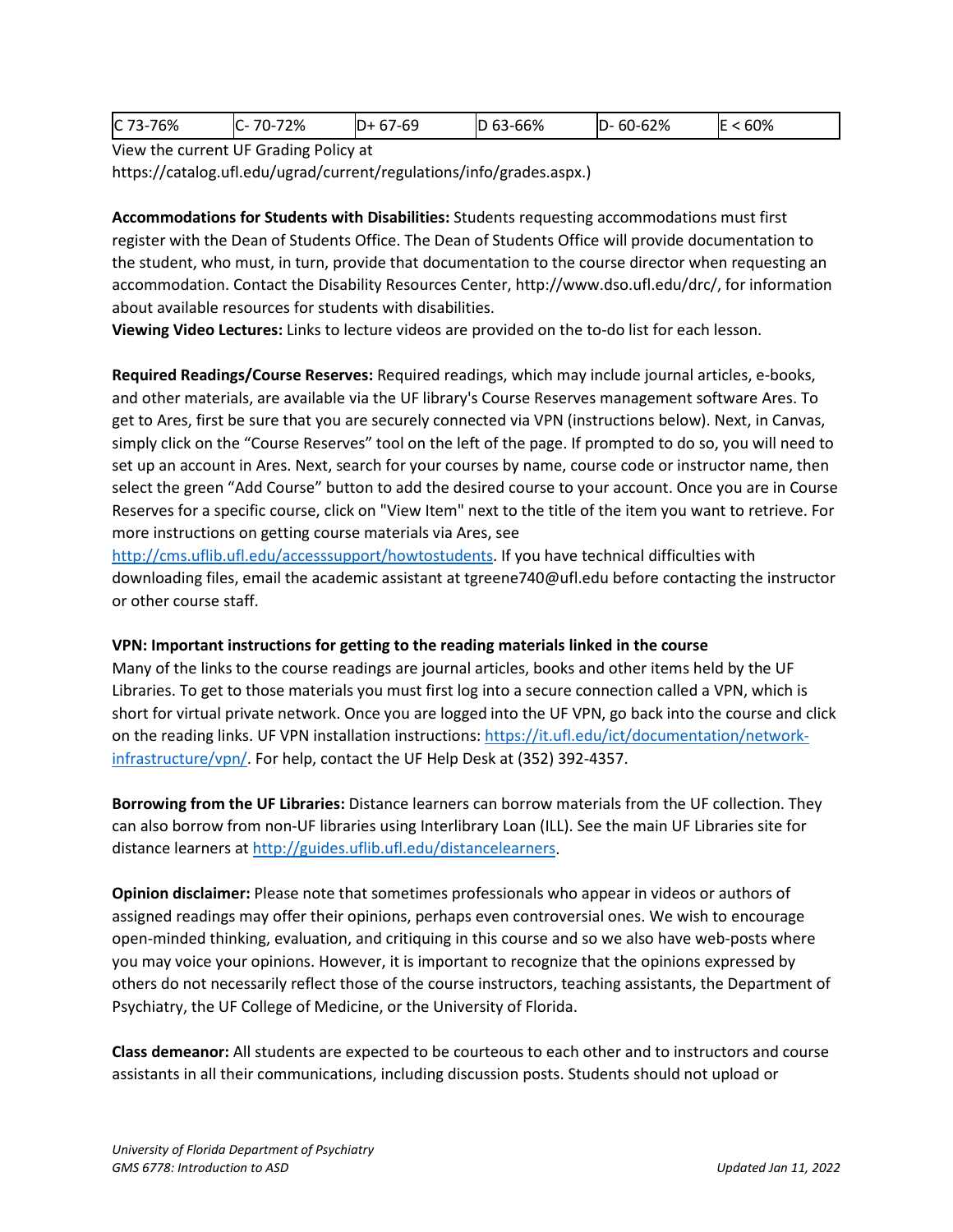duplicate copyrighted materials on online class discussion boards without express permission from the copyright holder.

# **Using, Citing, and Formatting References**

As you go through the course, you will consult with many different types of sources to obtain supporting data or information for points or arguments you make in discussions, essays and other assignments. You are required to cite your sources when you do the following (American Psychological Association [APA], 2009):

- 1. Refer to facts or quantitative data
- 2. Paraphrase another author's view point, idea, or theory
- 3. Quote an author directly

Your sources may include your online lecture notes from within Canvas, academic journals, print or online newspapers, magazines, books, videos, apps, blogs, podcasts, online discussion forums such as Reddit's AMA, or personal communication with an expert or other person. When citing references, in each case you are required to do six things:

- 1. Include the source of the information you are presenting
- 2. Cite the source within body of your discussion, essay or other text (this is known as in-text citation)
- 3. Paraphrase where necessary (see note on paraphrasing below)
- 4. Put language taken word-for-word from another source in quotation marks or block quotes
- 5. List your references at the bottom of your discussion, essay or other text
- 6. Format the references (both the in-text citation and the reference list) according to the required style convention.

There are several different style conventions (https://owl.english.purdue.edu/owl/resource/585/2/), including Chicago Style, often used in the humanities; Modern Language Association (MLA), used most commonly in the liberal arts and humanities; American Psychological Association (APA), used most commonly in social sciences; and others. In this course we will use the latest edition of American Psychological Association (APA) Style. To properly cite and format a reference, find as many details about the source as possible and carefully consider the following (Paiz et al., 2015):

**In-text citation:** Sources must be cited within the body of the text for any information or data presented in support of arguments or examples given. In-text citations go at the end of a sentence. They generally include the author's last name, followed by a comma, and the year of publication, all enclosed in parentheses, e.g. (Goldman, 2012), but there is some variation depending on the type of source and the number of authors.

**Paraphrasing:** If you are referencing ideas or information from another work and you feel the need to cite or quote the author in each and every line of your body of text, stop! Instead, you should paraphrase the work and include an in-text citation the first time the work is mentioned. Paraphrasing means synthesizing an author's original statements and then saying them in your own words (Purdue Online Writing Lab [OWL], 2014). Visit the Purdue

OWL (https://owl.english.purdue.edu/owl/resource/619/1/) for tips on effective paraphrasing.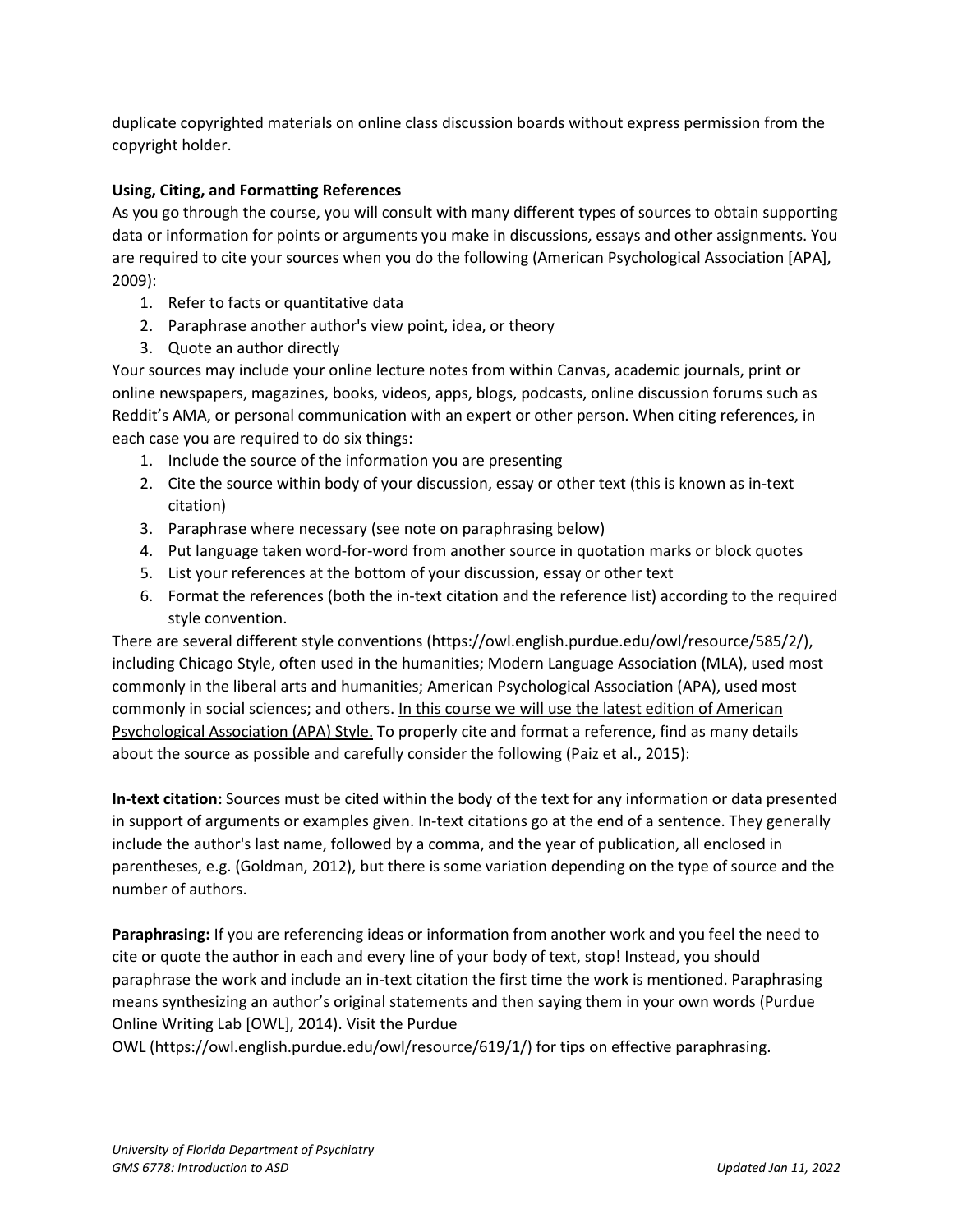**Quoting:** If you do have the need to take some language word-for-word from another source, put it in quotation marks or block quotes.

**Reference list:** This should be ordered alphabetically by the last name of the first person listed on the paper or other source material (APA, 2009).

**Formatting:** For instructions and detailed examples of how to format in-text citations and reference lists for a variety of source types, consult the References Style Guide provided in Module 1, the Publication Manual of the American Psychological Association excerpts in Course Reserves, and/or the Purdue OWL APA style guide (https://owl.english.purdue.edu/owl/resource/560/1/). You may also contact the UF reference librarian for assistance (see the library resources section in your course syllabus). For additional help you may also create an account with a reference management system such as [EndNote.](https://guides.uflib.ufl.edu/endnote) Note that if you put nonsense into a reference management program you will get nonsense out ... you must enter the information the way the program requires or your reference list will not be formatted properly or contain the needed information.

**Academic Integrity:** Online classes are subject to the same requirements of academic honesty as all oncampus classes. Please review and be familiar with the Student Conduct Code and Student Honor Code, which can be found a[t https://www.dso.ufl.edu/sccr/process/student-conduct-honor-code/.](https://www.dso.ufl.edu/sccr/process/student-conduct-honor-code/) UF students are bound by The Honor Pledge which states, "We, the members of the University of Florida community, pledge to hold ourselves and our peers to the highest standards of honor and integrity by abiding by the Honor Code. On all work submitted for credit by students at the University of Florida, the following pledge is either required or implied: "On my honor, I have neither given nor received unauthorized aid in doing this assignment." The Student Honor Code specifies a number of behaviors that violate the code, and the possible sanctions. Furthermore, you are obliged to report any condition that facilitates academic misconduct to appropriate personnel. If you have any questions or concerns, please consult the instructor or course coordinator.

**Plagiarism:** Plagiarism is presenting another person's work as your own. Cheating and plagiarizing are against the University of Florida Student Conduct Code. Submissions in this course may be checked via Turnitin [\(http://www.turnitin.com\)](http://www.turnitin.com/), a service that compares documents with each other as well as with pages on the Internet and with other assignments previously submitted by other students. If portions of your document were directly copied and pasted from another student's assignment (past or present) or from the Internet, that constitutes plagiarism. Cases of plagiarism will be investigated as set out by the [University of Florida Student Conduct Code.](https://sccr.dso.ufl.edu/) Students in this course caught cheating or plagiarizing, will be immediately given a failing grade, and may be brought before the UF Honor Court. From your citations and references, the reader of your paper should be able to tell the source of all your outside information. It may be acceptable to place a few comments in quotes with a citation, but it is never acceptable to copy and paste a long string of text from a source, even if it is cited and even if you change a few words. Anything from another source that is not in quotations must be paraphrased. Also, please note that UF policies require that you create original work for each course. Thus, students are not permitted to submit papers they prepared previously outside of this class, such as for high school or other UF courses.